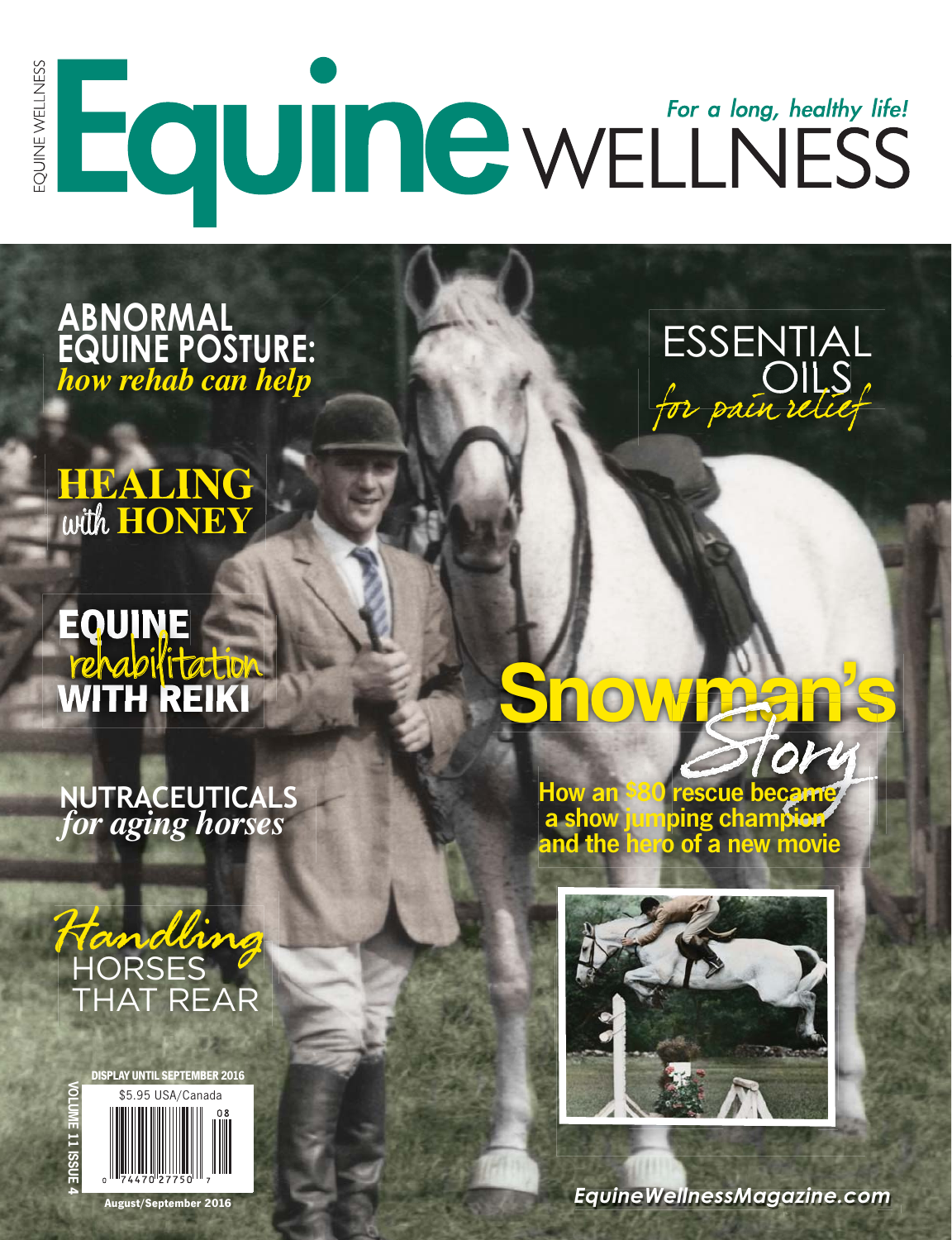# **Back**to**BASICS RECONNECT AND BUILD**

**TRUST WITH CENTERED RIDING® BASICS. RIDING© BASICS.**

*By Heidi J. Potter*

ally Swift, the founder of Centered Riding, would<br>often remind her students that the basics of Centered<br>Riding were not only applicable to riding. They were<br>also applicable to life. They're a means to clearer often remind her students that the basics of Centered Riding were not only applicable to riding. They were also applicable to life. They're a means to clearer communication and a pathway to becoming better balanced – physically, mentally and emotionally.

One of the most rewarding aspects of my work with horses and humans is teaching how these basics apply to all our interactions with horses, beginning on the ground.

Every horse, whether he's a rescue, a rehab or was farm-raised, only cares about two things when we enter his space. He wants to know: What are our intentions? Will he feel safe sharing his space with us? His answer will determine whether he stays or leaves.

## **UNDERSTANDING INTENTION**

As humans, we are instinctually full of intention. We generally approach our horses thinking about what we want to get done with them that day. In addition to having busy minds, we are often encumbered and distracted by time restraints. It helps to remember that neither of these things is important to the horse. Centered Riding basics can help before you even approach your horse. Incorporating them into your routine will help lead you to a more positive interaction with your horse, thus opening the pathway to a more trusting and enjoyable relationship.

Sally would often remind her students of her two favorite words. They were "Aware" and "Allow".

- Awareness: Be aware of your state of mind. Take a moment to consider how you are feeling emotionally, physically and mentally before you approach your horse. Then, observe your horse before you join him. How is he acting and what does his own state of mind seem to be? Can you see or sense how he is feeling emotionally, physically and mentally? Let those observations drive what you do with your horse on any given day.
- Allowing: Before you approach your horse, take a deep, cleansing, calming breath. Allow yourself to let go of tension and stress. Relax your body and clear your mind. Allow yourself to become fully aware and in the moment. Become part of all that surrounds you and your horse. This mindful approach will bring you much closer to your horse. There is no fooling him. When you enter his space he knows instantly what condition you are in. When you approach him peacefully, with a smile, and an open heart, he will want to share his space with you.

Try to begin every interaction by becoming aware and allowing yourself to join your horse in the present moment, without intent. Your horsemanship skills, communication skills and overall interactions with your horse will improve.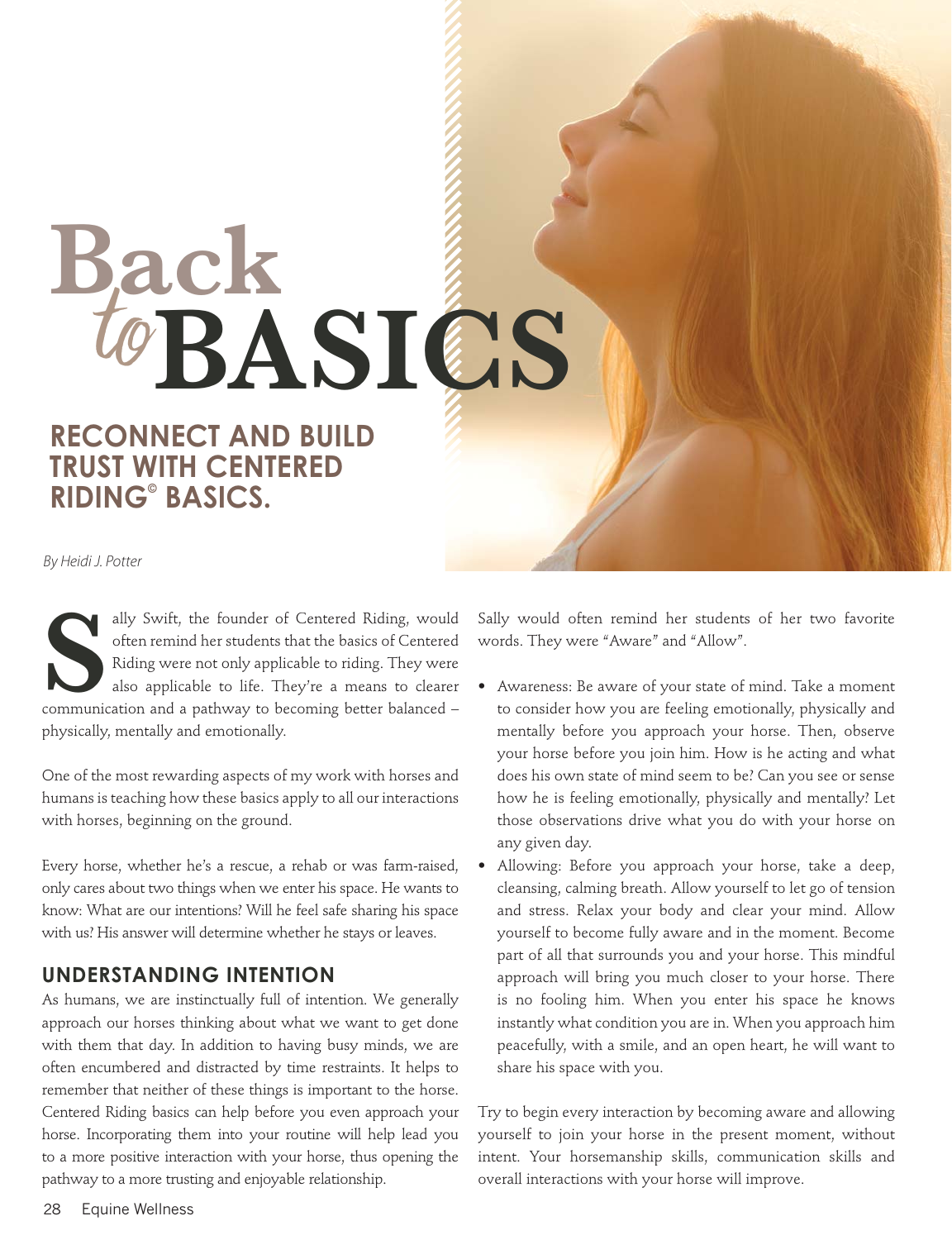## **CENTERED RIDING BASICS**<br>1. *Breathing*

## *How it affects us:*

I consider our breath the most important tool we possess when working with horses. Taking a big, deep, diaphragmatic breath and releasing it slowly will rebalance you physically, mentally and emotionally. Upon exhaling, allow the breath to travel down your body, releasing tension from the top of your head to the bottom of your feet. Feel your eyes soften, your shoulders relax, your torso get heavy and your legs grow long into the earth. Empty your mind of thoughts. After a few deep breaths, you should feel more confident and more connected to the world around you, including your horse.

## *How it affects the horse:*

Our breath can either calm the horse or alert him to danger. If you hold your breath when you get worried or scared, you're telling him: "Look out! Danger is imminent!" At the same time, he notices your body get tense. If you're on the ground, he will read your facial expressions as well; he will notice if the look in your eyes has changed.

On the contrary, when you exhale an audible breath, you tell the horse to relax and that everything is fine. He is then able to release his own physical, mental and emotional tensions. His eyes will soften and start to blink. His body will relax, his head may lower, and if you wait long enough (which you need to), he will begin to lick and chew or yawn. Some horses will offer a huge release and spend several seconds or even minutes yawning. During the time the horse is licking and chewing or yawning, please do nothing. Don't make another request of him until he stops. Only then will he be ready to re-engage with you and move on to something else.

## **2.**

### *How it affects us: soft* extends the *set of tests* us:

When we are deep in thought, scared or angry, our eyes get hard and full of intent. They may appear really focused or have that "shooting daggers" look. Seeing with hard eyes causes us to lose our peripheral vision and reduces our awareness of what is around us. In this way we become the opposite of the horse. To soften your eyes, simply take a deep breath, relax and smile as you look around. Now you will seem much more approachable to the horse.

## *How it affects the horse:*

Horses are experts at reading body language. They know how you are feeling and what you are thinking. If your eyes are hard, you become much more like a predator, the one thing they want to avoid. Looking with soft, kind, relaxed eyes will be much more inviting to the horse. Horses at liberty will often approach you once you start looking at the sky, the trees or anywhere other than directly at them. It takes all the pressure off and acts as a lure. The horses will choose to join you in the experience, without feeling threatened in any way.



## *How it affects you:*

Your center lies just below and behind your navel, deep in your pelvis. Imagine it as a sphere of energy that helps rebalance you in all ways, mentally, emotionally and physically. When you work with a horse from your center, your intention is very clear. Horses can and will only truly connect with you if you are mindful about where you are in space and in relation to them. There is an energy that emits from your center, outward, to everything around you. Working and thinking through your center allows the horse to respond to you in the most thoughtful, peaceful and natural way. You will feel a sense of relaxed control of yourself and your intentions toward the horse.

## *How it affects the horse:*

The horse lives in the moment and is acutely aware of the energy surrounding him. He knows if it feels good or bad. When we work from our brains and use artificial aids only, we are teaching the horse to respond, but this has nothing to do with connection. Your lack of connection will become clear when you approach your horse in the pasture. Does he come to you or walk the other way? When you take the lead rope off his halter in the arena, does he follow or leave you?

If you have established a true connection through your center and your heart, the horse will stay. With fearful or abused horses, this can take a long time to establish. However, we must always keep trying and these tools can be the key to your success.

*Continued on page 30.*

## **EQUINE KINESIOLOGY TAPING ONLINE COURSE**

Learn haw to tape horses and riders!

## **KINESIOLOGY TAPE AIDS IN:**

- Decreasing pain
- Reducing inflammation
- Supporting muscles and joints
- Reducing injury
- And more!

### **COURSES AVAILABLE FOR HORSE OWNERS AND PROFFSSIONALS!**

Use the coupon code WELLNESS for 10% off your registration fee.





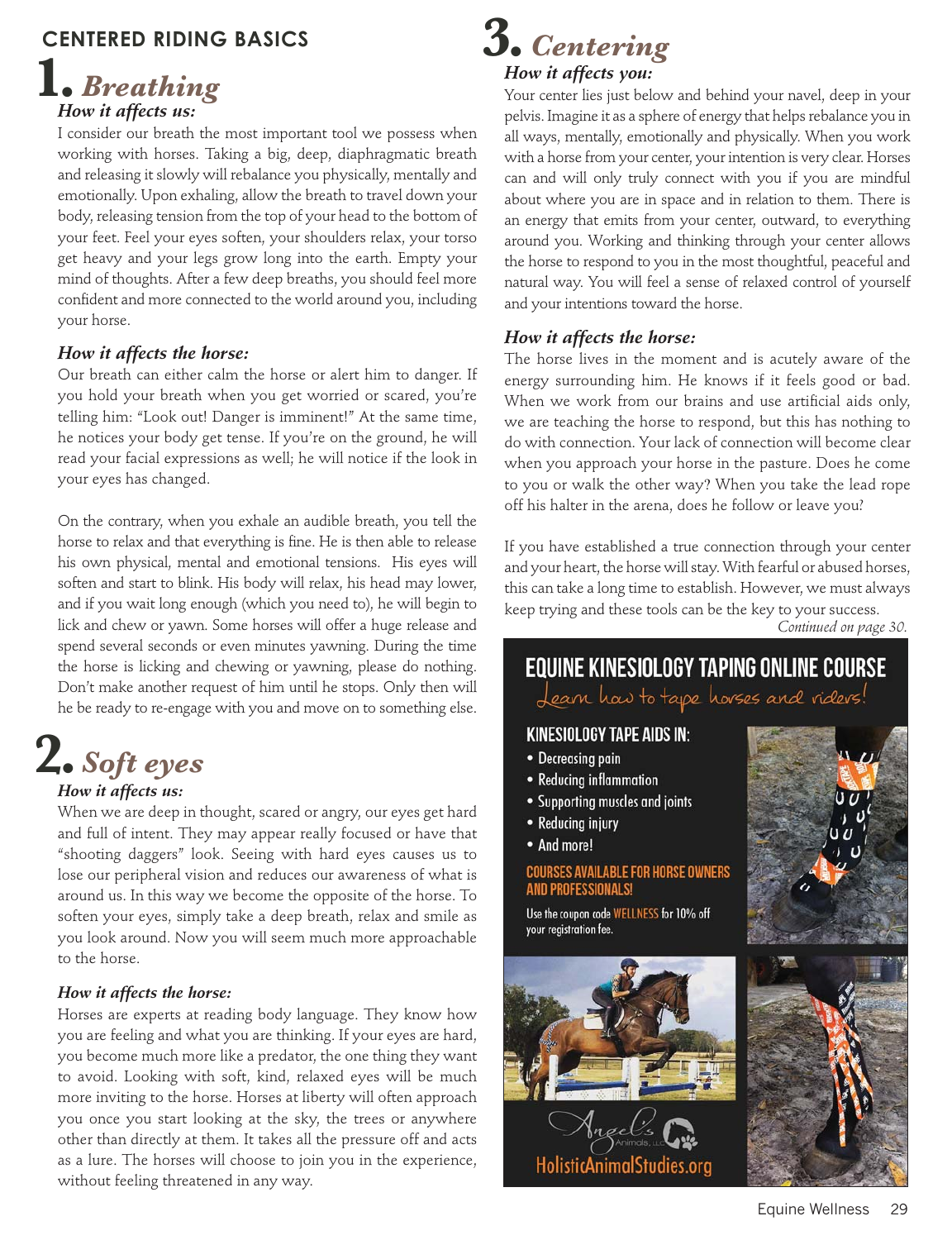Put body awareness and some of the CR basics into practice with this in-hand exercise. It will challenge you by directing your intent to your horse using your natural aids. Only use artificial aids (pressure on the lead rope/halter) to back up your request if and when they are needed.

*Task:* In-Hand Ground Exercise - Transitioning from trot to halt using only body language.

First consider what part of the horse's body you want to engage for a down transition. (Hint: it isn't on the head.) Whether you are on the ground or under saddle, consider changing your balance the same way you want the horse to. Remember that he is always watching or feeling what your body is doing.

**1. Breath** While you are trotting next to your horse begin the down transition by taking an audible breath in.

**2. Posture** Upon your exhale begin leaning your shoulders back a bit and lowering your center. When you combine an audible exhale with a change in your posture the horse learns to tune into your breath. A big exhale from you means relax and slow down.

**3. Balance**<br>As you come to halt drop your pelvis down and under like you are "down shifting" with your "haunches." By physically demonstrating this shift in your balance it tells the horse what part of his body you want him to use.

**4. Voice** Use a voice command, such as "whoa" if he hasn't stopped at this point.

**5. Patience**<br>Be sure to give your horse time to mimic you before pulling on the lead rope. He needs to see it, think it and then tell his body to do it. This can take a moment.

**6. Reward**<br>The horse only learns on the release of pressure and/or when he is praised. Once he halts, praise him for a job well done. That is the only way he knows he did the right thing.

This exercise also applies to lunging. Don't worry about the unconventional look to what you are doing. Try to shift your thinking and way of "doing" to a way that makes the most sense to your horse. Using your mind, body and breath first will result in developing a greater connection with your horse. And, he will love you for it.

*Continued from page 29.*

## **4.***Balance*

## *How it affects you:*

Keeping yourself balanced mentally, physically and emotionally is essential to being comfortable and safe, in the saddle and on the ground. When mounted, your balance is the only thing that really keeps you on the horse when the ride gets "exciting". On the ground, keeping your body aligned and in balance will help you be more stable and communicate exactly what you want to the horse. If you are unbalanced in any way, he will know it.

## *How it affects the horse:*

When we are balanced, we can clearly communicate in a way that the horse can understand. It is very frightening for a horse to become unbalanced, whether on the ground or under saddle. Being aware of your center and comparable parts helps us stay balanced, which



When we approach horses peacefully, with a smile and an open heart, they will want to share their space with us.

Licking and chewing or yawning is a sign of the horse releasing stress. This will happen only when you stop asking something of him. Letting him hear your audible breath and offering him some comfort will often help bring it on. Allow him this time to process and understand that he is on the right path and/or has done the right thing. When he begins to lick and chew or yawn it is important that you don't make another request until he is done.

Horses and humans have comparable parts and the horse is an expert at reading body language. Doing with your body what you want your horse to do is one of the keys to unity and connection. This obstacle was part of a versatility challenge where the handler and horse had to trot onto and halt on the tarp with the two front hooves. It's a great example of using only the natural aids of body language and intent, with no pressure from the artificial aids of the halter and lead rope.